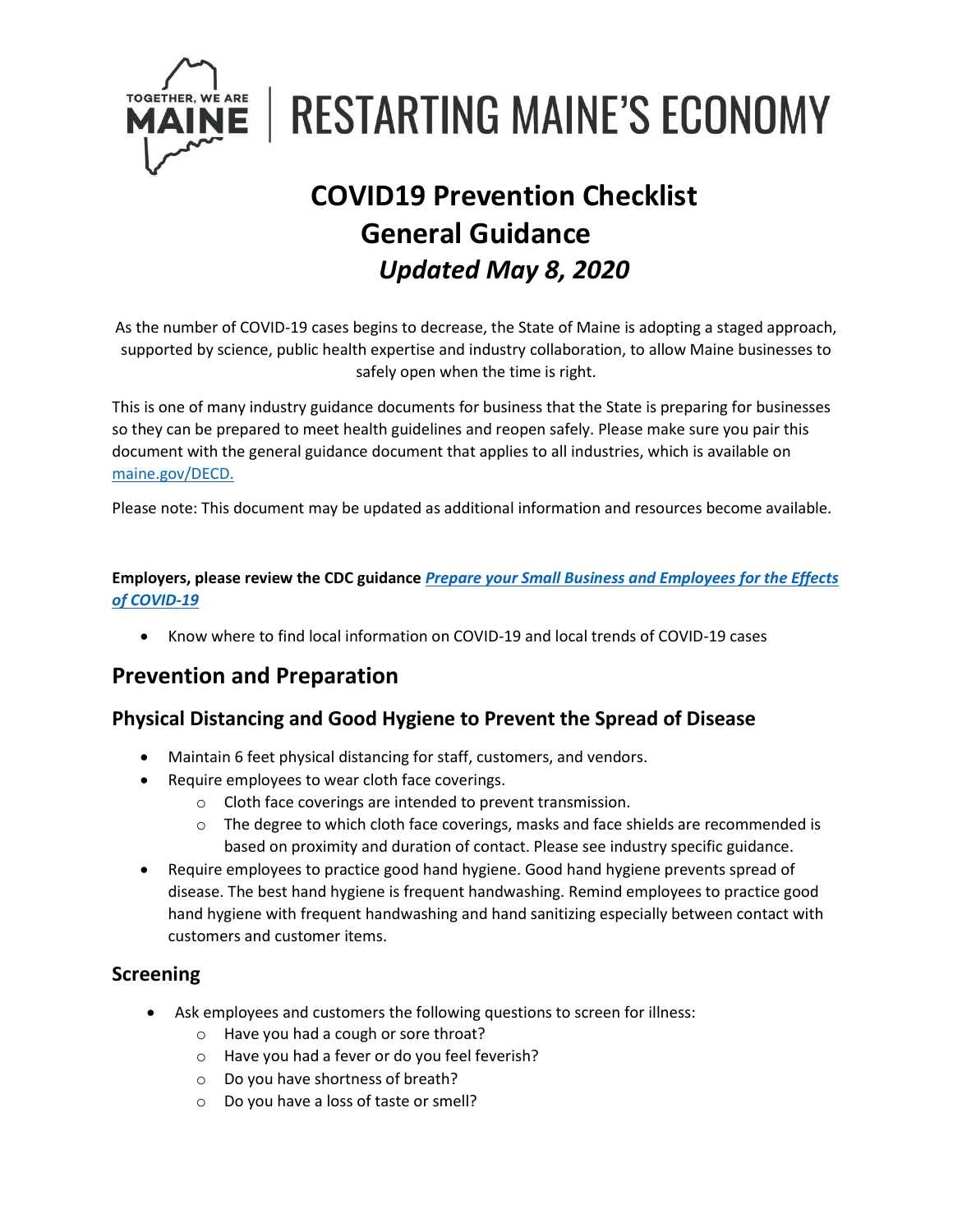- $\circ$  Have you been around anyone exhibiting these symptoms within the past 14 days?
- o Are you living with anyone who is sick or quarantined?
- o Have you been out of state in the last 14 days?
- Based on currently available information and clinical expertise, **older adults and people of any age who have serious underlying medical conditions** might be at higher risk for severe illness from COVID-19. Higher risk employees may include:
	- o Individuals over 65 years of age.
	- o People of all ages with underlying medical conditions, particularly if not well controlled, including:
	- o People with chronic lung disease or moderate to severe asthma
	- o People who have serious heart conditions
	- o People with hypertension
	- o People who are immunocompromised:
		- Many conditions can cause a person to be immunocompromised, including cancer treatment, smoking, bone marrow or organ transplantation, immune deficiencies, poorly controlled HIV or AIDS, and prolonged use of corticosteroids and other immune weakening medications
	- o People with severe obesity (body mass index [BMI] of 40 or higher)
	- o People with diabetes
	- o People with chronic kidney disease undergoing dialysis
	- o People with liver disease

## **Operations**

- Use posters to remind staff, vendors, and customers regarding hand hygiene and physical distancing.
- Ensure that employees have access to hand soap, cloth face coverings, gloves, tissues, paper towels, and a designated trash bin to dispose of used items.
- Provide access to hand washing areas for staff, vendors, and customers.
- Provide hand sanitizer (at least 60% alcohol) in multiple locations around work and public spaces.
- Face-to-face staff meetings should be limited and respect physical distancing.
- Consider staggered work shifts and expanding hours to reduce number of individuals working together at the same time and spread out the contact with members of the public.
- Increase electronic workplace communications (texts, emails, instant messaging, phone calls) with staff to reduce frequent face-to-face contact.
- Adjust break/meal times to limit contact between employees.
- Provide resources and a work environment that promotes personal hygiene such as tissues, notouch trash cans, hand soap, alcohol-based hand rubs containing at least 60 percent alcohol, disinfectants, and disposable towels for workers to clean their work surfaces.
- Ventilate workspace with open windows and doors to the extent possible.
- Disinfect phones, shared tools, scanning devices, and other shared items regularly.
- Discourage shared use of desks, offices, or phones.
- Avoid out of state travel.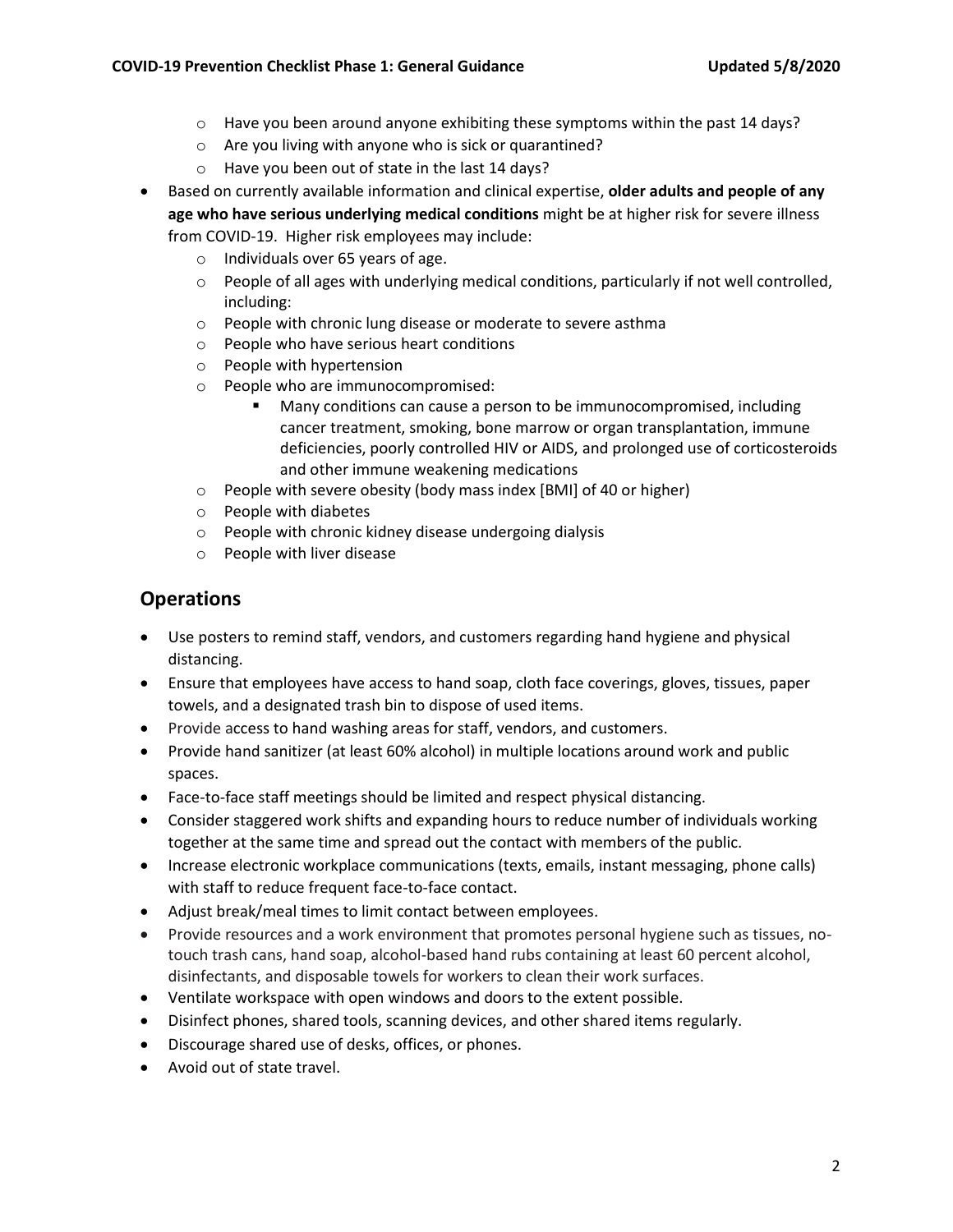- Non-essential business travel should be limited as much as possible. Consult Maine CDC website for current travel advisories.
- Limit staff travel between multiple locations.
- Make sure you have a safe process to receive supplies and other deliveries.
- For contact tracing purposes, establishments should maintain a record including contact information for clients, and those personnel who had direct prolonged interaction with them. Based on our current knowledge, a close contact is someone who was within 6 feet of an infected person for at least 15 minutes starting from 48 hours before illness onset until the time the patient is isolated. They should stay home, maintain social distancing, and self-monitor until 14 days from the last date of exposure.

## **Cleaning, Disinfecting, and Sanitizing**

#### **Employers, please review the CDC guidance** *[Cleaning and Disinfecting Your Facility: Everyday Steps,](https://www.cdc.gov/coronavirus/2019-ncov/community/disinfecting-building-facility.html)  [Steps When Someone is Sick, and Considerations for Employers](https://www.cdc.gov/coronavirus/2019-ncov/community/disinfecting-building-facility.html)*

Clean

• Clean surfaces using soap and water. Practice routine cleaning of frequently touched surfaces. High touch surfaces include: Tables, doorknobs, light switches, countertops, handles, desks, phones, keyboards, toilets, faucets, sinks, etc.

#### Disinfect

- Clean the area or item with soap and water or another detergent if it is dirty. Then, use disinfectant.
- Recommend use of EPA-registered household disinfectant.
- Diluted household bleach solutions may also be used if appropriate for the surface.
- Alcohol solutions with at least 70% alcohol may also be used.

Soft surfaces: For soft surfaces such as carpeted floor, rugs, and drapes

- Clean the surface using soap and water or with cleaners appropriate for use on these surfaces.
- Launder items (if possible) according to the manufacturer's instructions. Use the warmest appropriate water setting and dry items completely.

OR

• Disinfect with an EPA-registered household disinfectant.

Electronics: For electronics, such as tablets, touch screens, keyboards, remote controls, and ATM machines

- Consider putting a wipeable cover on electronics.
- Follow manufacturer's instruction for cleaning and disinfecting. If no guidance, use alcoholbased wipes or sprays containing at least 70% alcohol. Dry surface thoroughly.